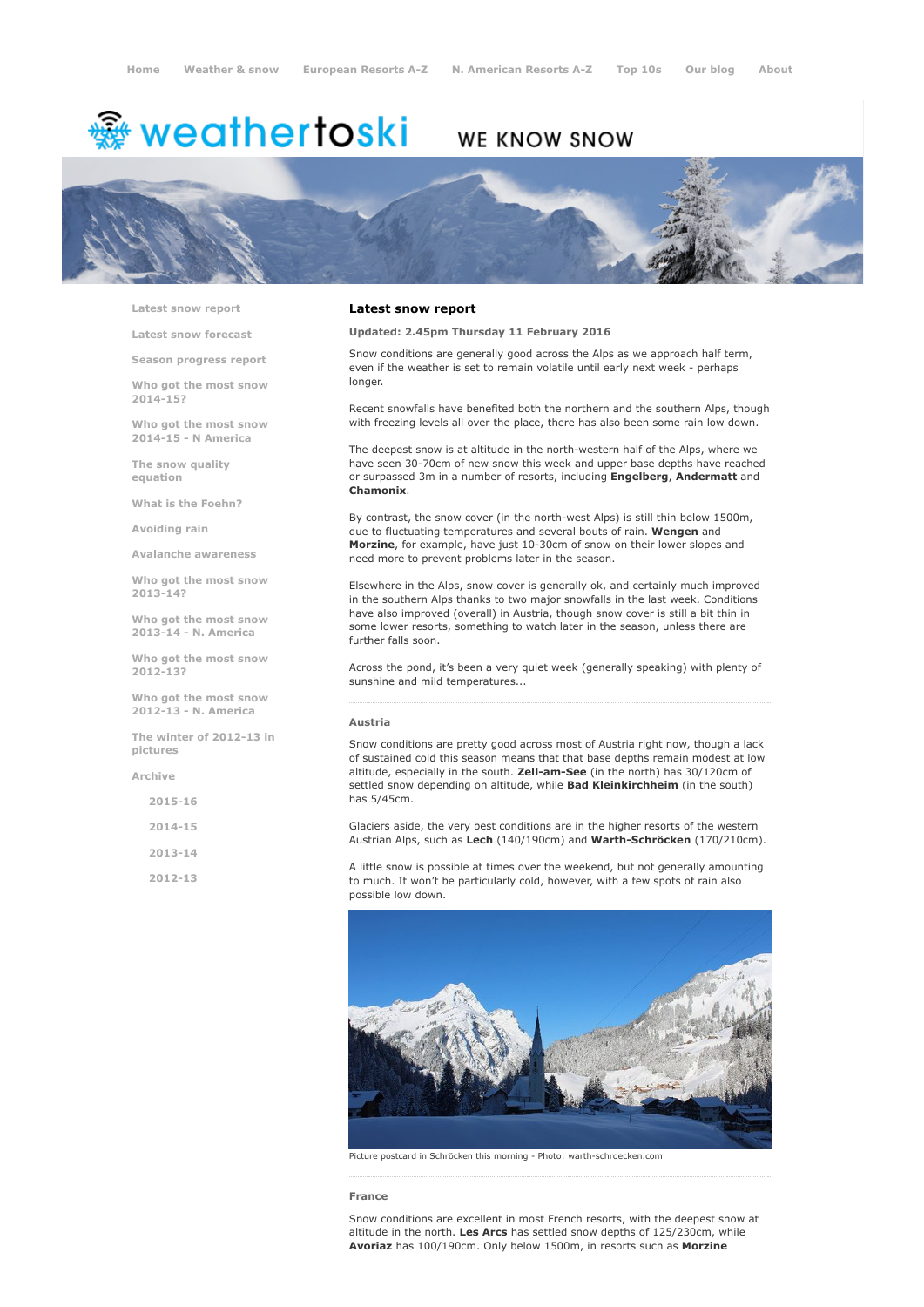

E: [info@weathertoski.co.uk](mailto:fraser@weathertoski.co.uk)

T: +44 (0)20 3151 3154

# (30/90cm), is the snow a bit thin.

Southern Alpine resorts are also much improved over the last week, thanks to two significant snowfalls. Serre Chevalier now has a very respectable 25/145cm, while Risoul has 60/80cm.

Further snow is expected over the weekend, which may briefly turn to rain below 1500m in places on Saturday.



Fabulous conditions in Val d'Isère, with more snow expected over the weekend - Photo: valdisere.com

#### Italy

Snow conditions in Italy are much improved following two significant snowfalls in the last week.

It should be pointed out, however, that even before this snow there was some excellent piste skiing on offer in the drought afflicted areas (such as the Dolomites), thanks to their state-of-the-art snow making. Arabba now has 40/50cm of settled snow, while Livigno has 75/100cm.

The deepest snow is currently in the north-west, where La Thuile boasts 60/220cm and Courmayeur has 90/190cm.

Heavy snow is looking increasingly likely in Italian ski resorts from late Monday onwards.



Fresh snow and blue skies in Madonna di Campiglio Photo: funiviecampiglio.it

#### Switzerland

Swiss resorts are enjoying some excellent conditions in the run-up to half term, with decent snow cover across the board, and above average snow depths at altitude in the west

Base depths are 30/200cm in Zermatt and Verbier, and 75/255cm in Mürren. Further snow is expected over the weekend, heaviest in the west.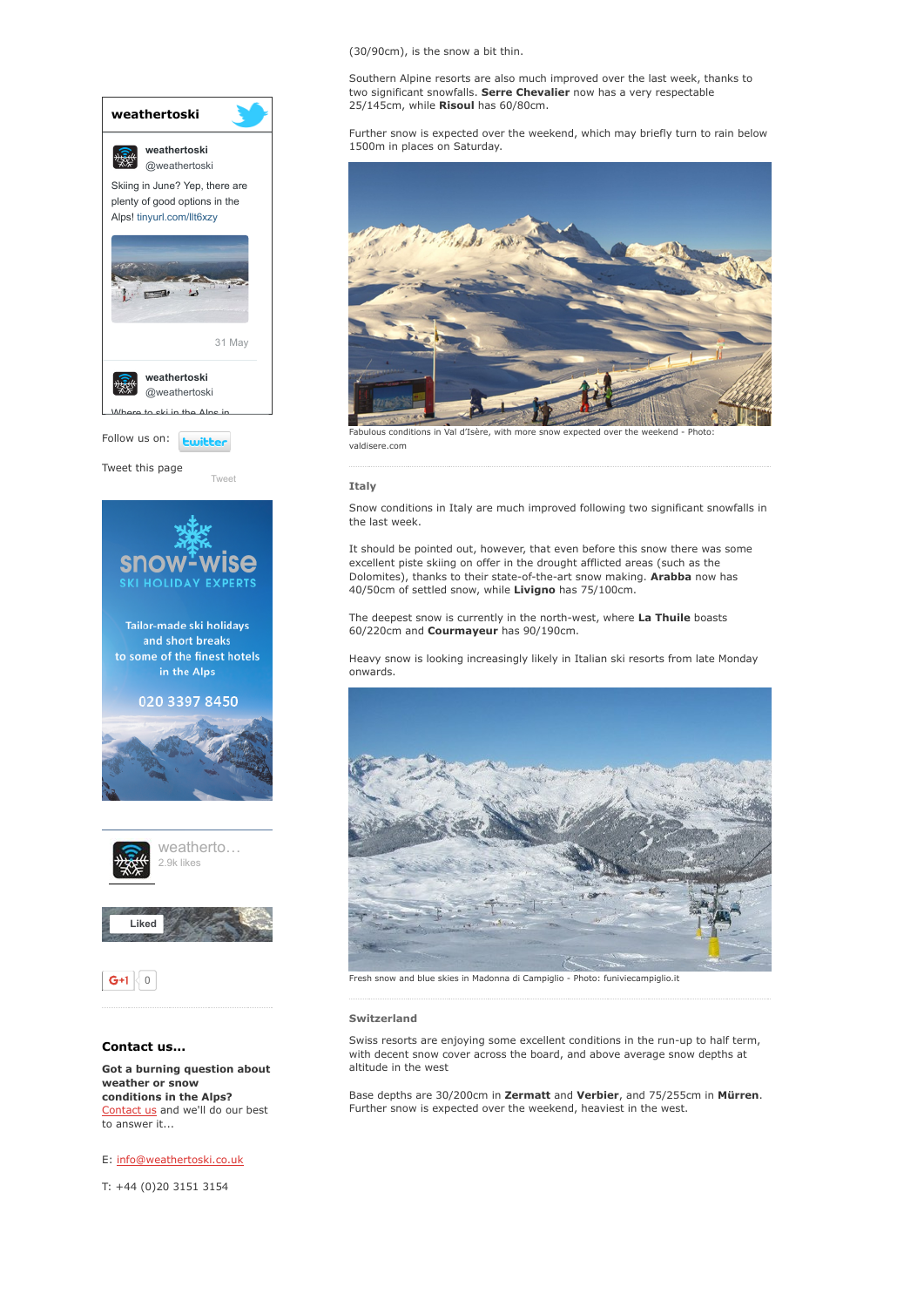

Bluebird in Scuol in eastern Switzerland - Photo: scuol.ch

#### Rest of Europe

The Pyrenees have also seen a little fresh snow this week, with a lot of more forecast over the weekend - though watch out for some rain for a time on Friday night. By early next week, however, snow conditions should be excellent in Andorra's Soldeu (40/70cm) and Spain's Baqueira Beret (60/115cm).

Over in Bulgaria, Bansko (65/100cm) hasn't seen much snow recently, but there is some in the forecast over the next few days which should help things to freshen up here.

Meanwhile, most Norwegian resorts are in great shape, especially Hemsedal (117cm mid-mountain), where there was nearly a foot of new snow on Tuesday.

Good conditions are also reported in Scotland this week, on-piste at least, with base depths currently at 25/55cm in Glencoe.



# USA

It's been a quiet week across the western US with lots of sunshine and mild temperatures. On-piste, snow conditions are still pretty good, but off-piste most resorts are tracked out and/or spring-like.

At the moment, Vail (Colorado) has a 147cm mid-mountain base, while Snowbird (Utah) has 229cm, also mid-mountain. Still leading the way though, California's Mammoth is claiming an impressive 419cm (upper mountain).